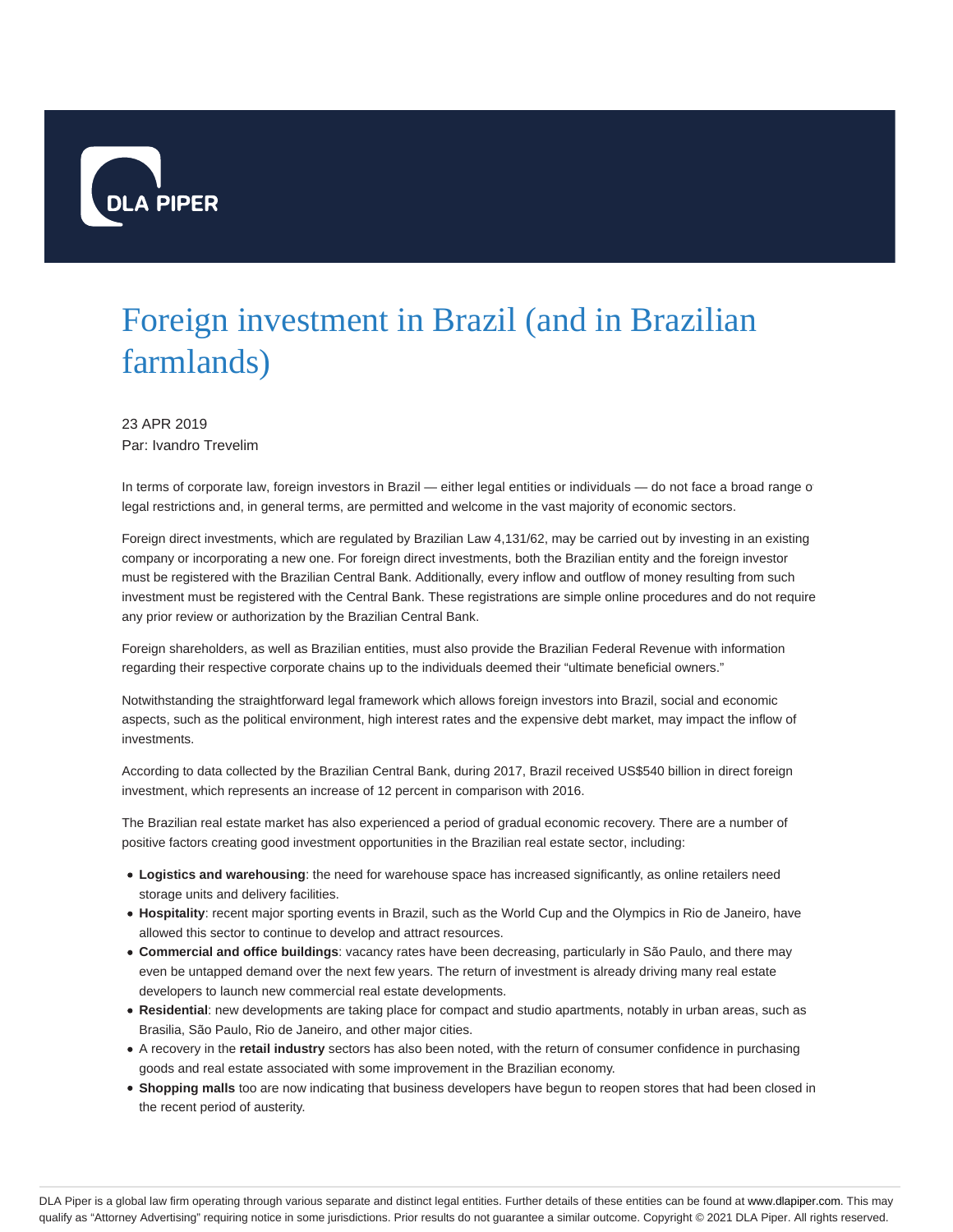New technologies also are perceived to be responding to the demand for a more participatory world, developing very attractive real estate products that meet new demands such as co-working, a flexible working model in which the sharing of office space and resources takes place, bringing together people who do not work for the same employer, or in the same area. This disrupts the traditional forms of working arrangements.

Other ways to set up households are emerging, with the co-living concept. Co-living projects already correspond to an important trend reflecting the desire for co-existence. This sector delivers individual rooms with common services and areas of all kinds to meet the needs of particular groups, and it is attracting notable interest from older people and students.

Other areas should also generate new business opportunities in real estate, such as the current discussion on amendments to the new Zoning and Master Plan in the City of São Paulo which will affect new real estate developments in the city.

Regarding investment in Brazilian farmland, in 2010, at the end of the government of former President Lula, there was a change in the position adopted by the Office of the General Counsel to the Federal Government (AGU), consisting of the new Opinion<sup>1</sup> which re-established restrictions on the acquisition and lease of farmland by foreigners and similar entities (ie, Brazilian subsidiaries of foreign companies, controlled by foreigners in any way).

There are a number of positive factors creating good investment opportunities in the Brazilian real estate sector.

The intended purpose of this Opinion in 2010 was to stop all investments in Brazilian farmlands by foreigners, and this intention was achieved, since the change in the interpretation of the legislation resulted in the classification of all and any externally originated investment as subject to the Legislation of 1971. This prevents acquisitions and leases without the prior approval of the government/ National Congress, and also makes them subject to other extensive limitations established by the law. In reality, it renders such deals unviable, adversely affecting all and any type of acquisition or lease, disregarding the important nuances and the existence of economic sectors with their own regulations, such as the energy generation industry.

Currently, a foreign investor may only hold a minority stake in a Brazilian company holding farmland. This restriction may also prevent the granting of guarantees and collateral related to the farmland to foreign investors, which could improve the growth of the agribusiness sector, including the development of new technology.

However, the recently elected president and the Ministry of Finance are now keen to facilitate foreign investments in order to leverage the Brazilian economy. Thus, it may be opportune to reconsider whether the political and economic reasons for the restrictions are still justifiable, or whether the time has come to find a better way to deal with investment in Brazilian farmland by foreign companies.

Times have changed, and if the economy is to grow again, Brazil requires fresh investments. Economists now agree that this will only happen if foreign investment is encouraged, especially given the restrictions on credit.

It is important to approach this question afresh, examining not only the implications for every sector of the economy, avoiding the "catch all situation" set out in the opinion of 2010 which made any deal unfeasible, but also considering a new regulatory framework, one that will achieve a better balance between national security and the country's economic development.

It would not be the intention to completely eliminate restrictions on the acquisition and lease of farmland by foreigners. Several countries, to a greater or lesser degree, impose such limits and restrictions, but they are generally supported by rules that are clear and easy to implement. The intention would be to make such transactions subject to rules that are clear and subject to penalties for those who fail to comply, thus ensuring investment that benefits the nation's economic growth.

New investment could boost Brazil's economy and generate growth for Brazilians by creating jobs and income, and also foster competition in agribusiness. Brazil is currently searching for the right path to take between the alternatives presented, namely, continuing to preclude foreign investment and its attendant development, or to achieve a balance between foreign interests and those of the Brazilian population.

Brazil as a whole, and its real estate market in particular, has been experiencing a gradual but significant period of